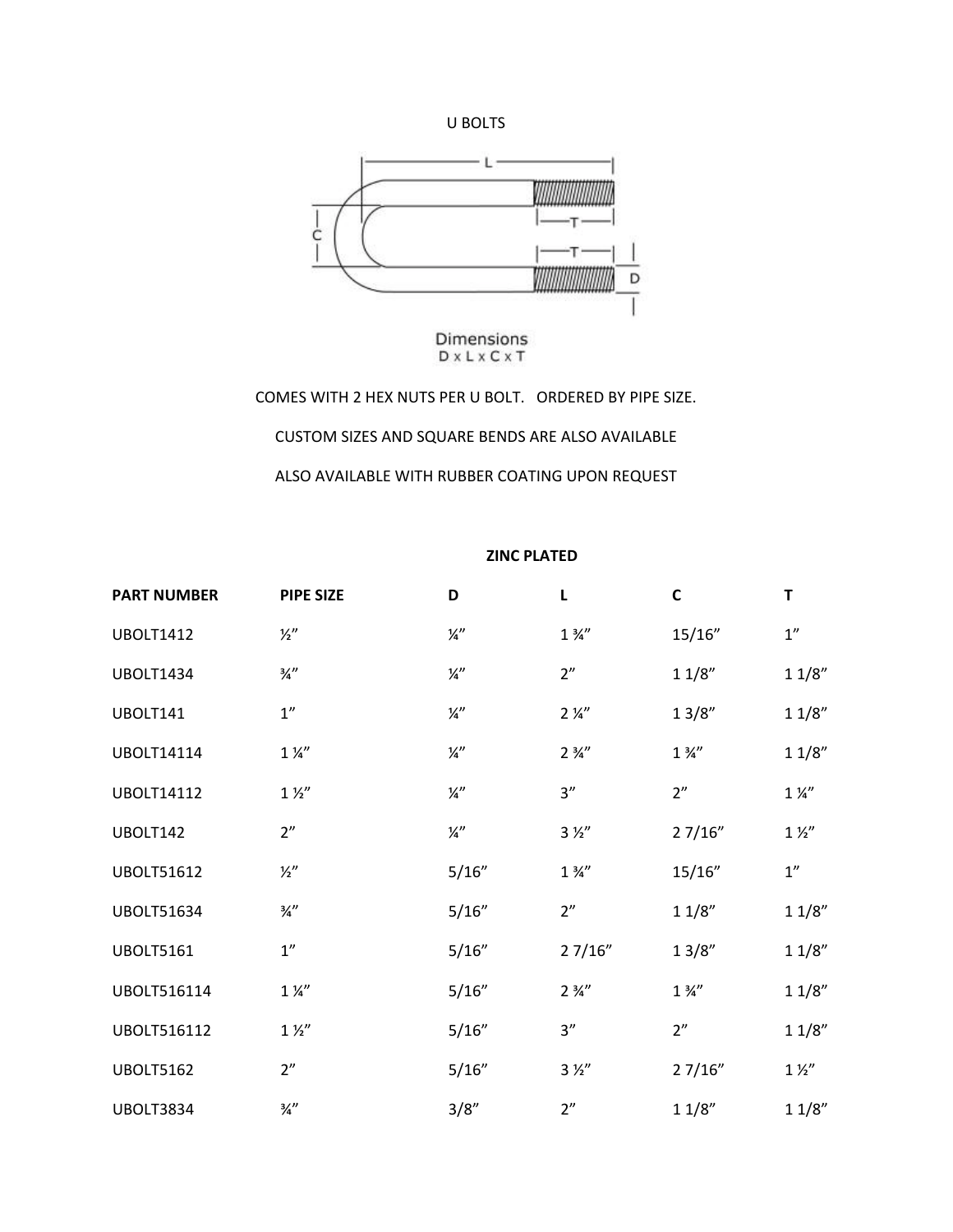

| <b>PART NUMBER</b> | <b>PIPE SIZE</b> | D     | L                  | $\mathsf{C}$     | T              |
|--------------------|------------------|-------|--------------------|------------------|----------------|
| UBOLT381           | 1''              | 3/8"  | 27/16"             | 13/8"            | $1\,1/8''$     |
| <b>UBOLT38114</b>  | $1\frac{1}{4}$   | 3/8'' | $2\frac{3}{4}$ "   | $1\frac{3}{4}$   | 11/4"          |
| <b>UBOLT38112</b>  | $1\frac{1}{2}$   | 3/8'' | 3''                | 2"               | $1\frac{1}{4}$ |
| UBOLT382           | 2"               | 3/8'' | 35/8"              | 27/16"           | 13/4"          |
| <b>UBOLT38212</b>  | 2 <i>Y</i> ''    | 3/8'' | 41/8"              | 3''              | 2 <sup>n</sup> |
| UBOLT383           | 3''              | 3/8'' | $4\frac{3}{4}$ "   | 3 9/16"          | 2"             |
| UBOLT384           | 4"               | 3/8'' | $5\frac{3}{4}$ "   | 49/16"           | 2"             |
| UBOLT385           | 5''              | 3/8"  | 7"                 | 59/16"           | 2 <sup>n</sup> |
| UBOLT386           | 6"               | 3/8"  | $8^{\prime\prime}$ | 65/8"            | 3''            |
| <b>UBOLT12112</b>  | $1\frac{1}{2}$   | 1/2"  | 3''                | 2"               | $1\frac{1}{4}$ |
| UBOLT122           | 2"               | 1/2"  | 35/8"              | 27/16"           | 13/4"          |
| <b>UBOLT12212</b>  | 2 <i>1</i>       | 1/2"  | 41/8"              | 3''              | 2 <sup>n</sup> |
| UBOLT123           | 3''              | 1/2"  | 41/2"              | 3 9/16"          | 2"             |
| UBOLT124           | 4"               | 1/2"  | $5\frac{3}{4}$ "   | 49/16"           | 2"             |
| UBOLT125           | 5''              | 1/2"  | 7''                | 59/16"           | 2"             |
| UBOLT126           | 6"               | 1/2"  | $8^{\prime\prime}$ | 65/8"            | 3"             |
| UBOLT128           | 8''              | 1/2"  | 10 %"              | $8\frac{3}{4}$ " | 3"             |
| UBOLT586           | 6"               | 5/8"  | 83/4"              | 63/4"            | 3"             |
| UBOLT588           | 8''              | 5/8'' | 10 %"              | $8\frac{3}{4}$ " | 3''            |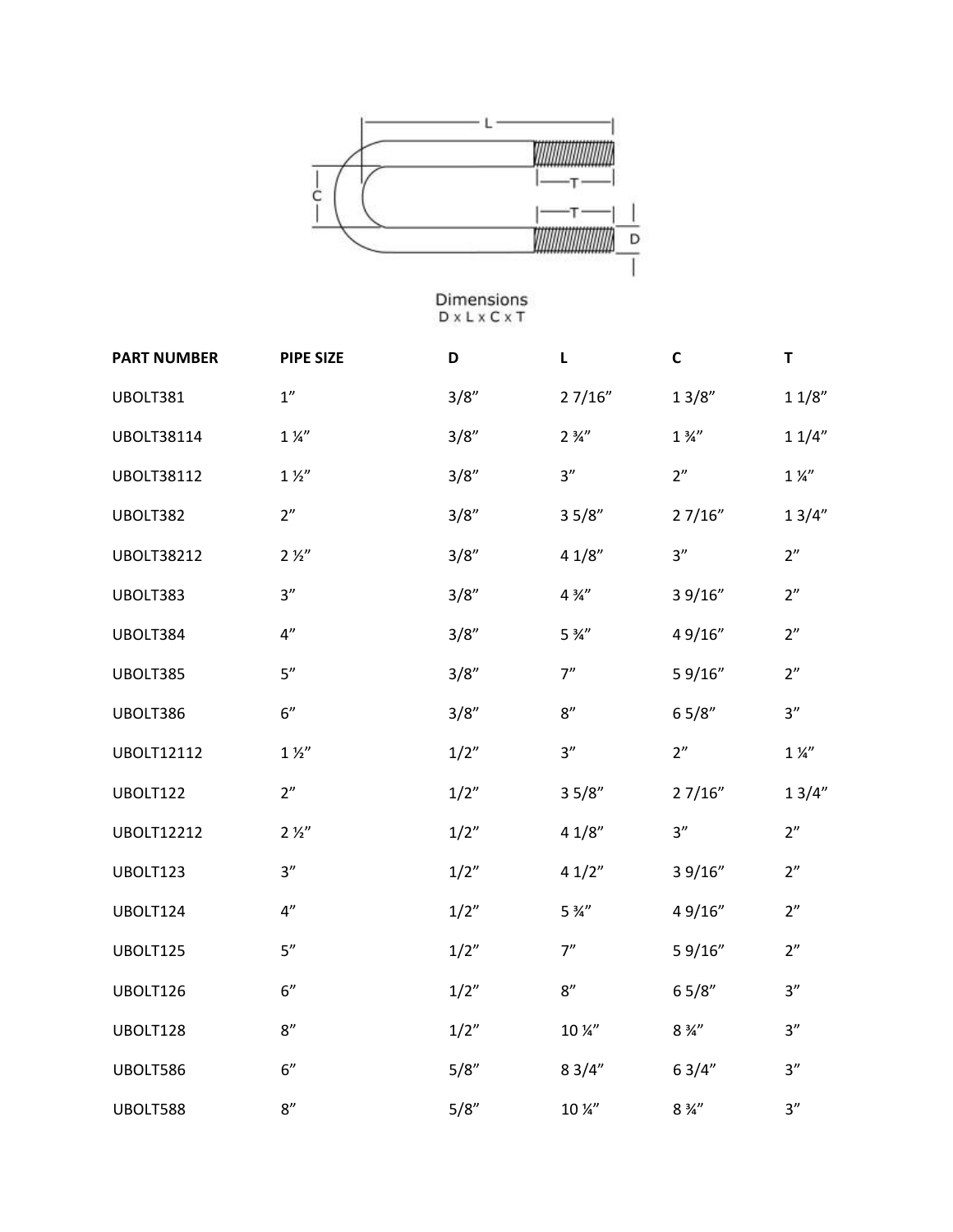

**HDG**

| <b>PART NUMBER</b> | <b>PIPE SIZE</b>               | D             | L                | $\mathbf C$    | T              |
|--------------------|--------------------------------|---------------|------------------|----------------|----------------|
| HDGUBOLT1412       | $\frac{1}{2}$                  | $\frac{1}{4}$ | $1\frac{3}{4}$   | 15/16"         | 1"             |
| HDGUBOLT1434       | $\frac{3}{4}$ "                | $\frac{1}{4}$ | 2"               | 11/8"          | 11/8"          |
| HDGUBOLT141        | $1^{\prime\prime}$             | $\frac{1}{4}$ | $2\frac{1}{4}$   | 13/8"          | 11/8"          |
| HDGUBOLT14114      | $1\,\mathrm{W}^{\prime\prime}$ | $\frac{1}{4}$ | $2\frac{3}{4}$ " | $1\frac{3}{4}$ | 11/8"          |
| HDGUBOLT14112      | $1\frac{1}{2}$                 | $\frac{1}{4}$ | 3''              | 2"             | $1\frac{1}{4}$ |
| HDGUBOLT142        | 2"                             | $\frac{1}{4}$ | 3 <i>%</i>       | 27/16"         | $1\frac{1}{2}$ |
| HDGUBOLT51612      | $\frac{1}{2}$                  | 5/16"         | $1\frac{3}{4}$   | 15/16"         | 1''            |
| HDGUBOLT51634      | $\frac{3}{4}$ "                | 5/16"         | 2"               | 11/8"          | 11/8"          |
| HDGUBOLT5161       | 1''                            | 5/16"         | 27/16"           | 13/8"          | 11/8"          |
| HDGUBOLT516114     | $1\frac{1}{4}$                 | 5/16"         | $2\frac{3}{4}$ " | $1\frac{3}{4}$ | 11/8"          |
| HDGUBOLT516112     | $1\frac{1}{2}$                 | 5/16"         | 3"               | 2"             | 11/8"          |
| HDGUBOLT5162       | 2"                             | 5/16"         | 3 <i>%</i>       | 27/16"         | $1\frac{1}{2}$ |
| HDGUBOLT3834       | $\frac{3}{4}$ "                | 3/8''         | 2"               | 11/8"          | 11/8"          |
| HDGUBOLT381        | $1^{\prime\prime}$             | 3/8"          | 27/16"           | 13/8"          | 11/8"          |
| HDGUBOLT38114      | $1\frac{1}{4}$                 | 3/8"          | $2\frac{3}{4}$ " | $1\frac{3}{4}$ | 11/4"          |
| HDGUBOLT38112      | 1 <i>''</i>                    | 3/8''         | 3''              | 2"             | $1\frac{1}{4}$ |
| HDGUBOLT382        | 2"                             | 3/8"          | 35/8"            | 27/16"         | 13/4"          |
| HDGUBOLT38212      | 2 <i>Y</i> ''                  | 3/8''         | 41/8"            | 3"             | 2"             |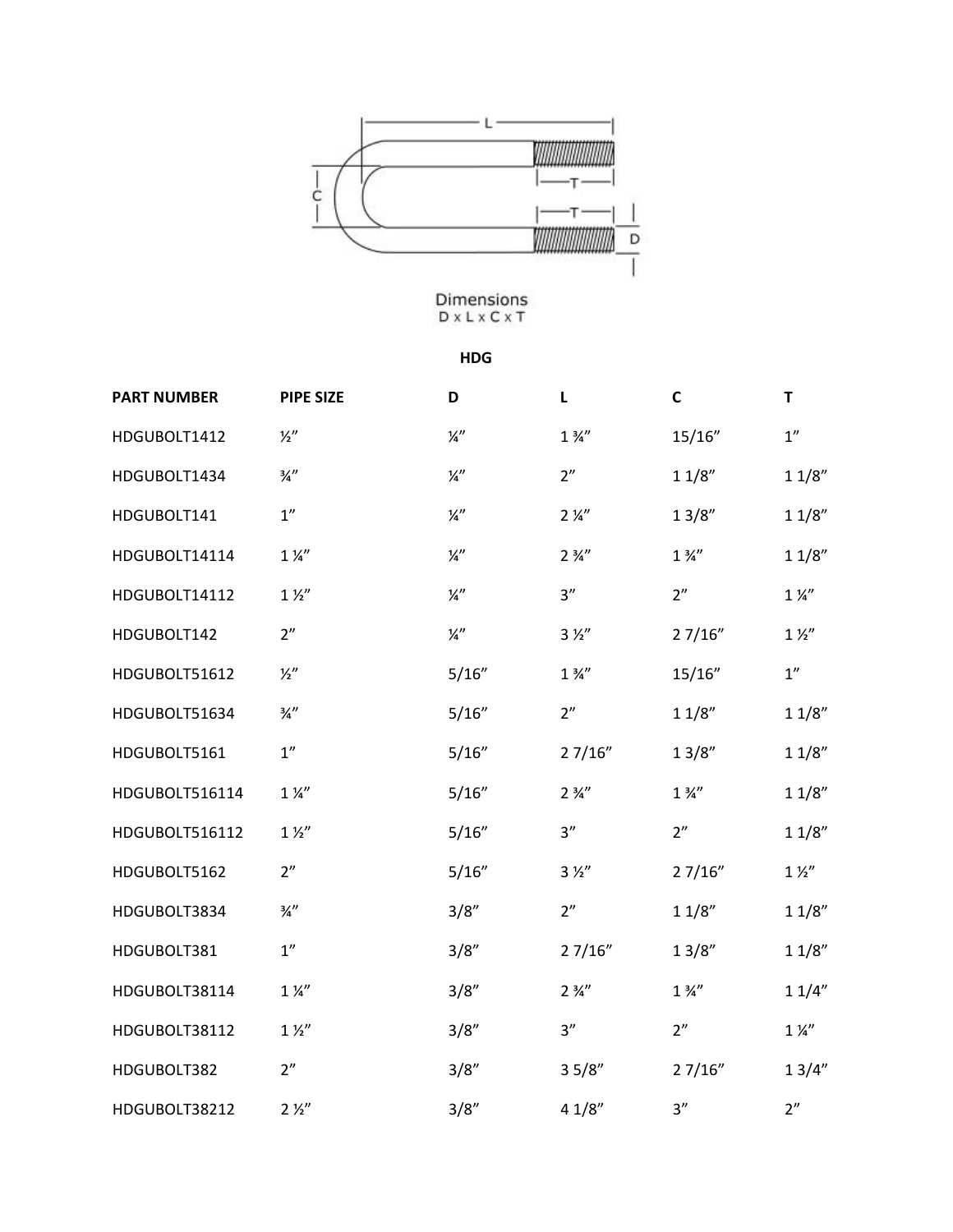

| <b>PART NUMBER</b> | <b>PIPE SIZE</b> | D    | L                           | $\mathbf c$      | T              |
|--------------------|------------------|------|-----------------------------|------------------|----------------|
| HDGUBOLT383        | 3''              | 3/8" | $4\frac{3}{4}$              | 3 9/16"          | 2"             |
| HDGUBOLT384        | 4''              | 3/8" | $5\frac{3}{4}$ "            | 49/16"           | 2"             |
| HDGUBOLT385        | 5''              | 3/8" | 7"                          | 59/16"           | 2"             |
| HDGUBOLT386        | 6"               | 3/8" | 8''                         | 65/8"            | 3''            |
| HDGUBOLT12112      | 1 <i>Y</i>       | 1/2" | 3''                         | 2"               | $1\frac{1}{4}$ |
| HDGUBOLT122        | 2"               | 1/2" | 35/8"                       | 27/16"           | 13/4"          |
| HDGUBOLT12212      | 2 <i>1</i>       | 1/2" | 41/8"                       | 3''              | 2"             |
| HDGUBOLT123        | 3''              | 1/2" | 41/2"                       | 39/16"           | 2"             |
| HDGUBOLT124        | 4''              | 1/2" | $5\frac{3}{4}$ "            | 49/16"           | 2"             |
| HDGUBOLT125        | 5''              | 1/2" | 7''                         | 59/16"           | 2"             |
| HDGUBOLT126        | 6"               | 1/2" | 8''                         | 65/8"            | 3''            |
| HDGUBOLT128        | 8''              | 1/2" | 10 %"                       | $8\frac{3}{4}$ " | 3''            |
| HDGUBOLT586        | 6"               | 5/8" | 83/4"                       | 63/4"            | 3''            |
| HDGUBOLT588        | 8''              | 5/8" | $10\,\frac{\cancel{10}}{4}$ | $8\frac{3}{4}$ " | 3''            |
|                    |                  |      |                             |                  |                |

| ×<br>×<br>۰,<br>۹<br>×<br>۹<br>۰. |  |
|-----------------------------------|--|

| <b>PART NUMBER</b> | <b>PIPE SIZE</b> |    |                |        |       |
|--------------------|------------------|----|----------------|--------|-------|
| SSUBOLT1412        | $\frac{1}{2}$    | ¼" | $1\frac{3}{4}$ | 15/16" | 1"    |
| SSUBOLT1434        | ¾"               | ¼" | ን"             | 11/8"  | 11/8" |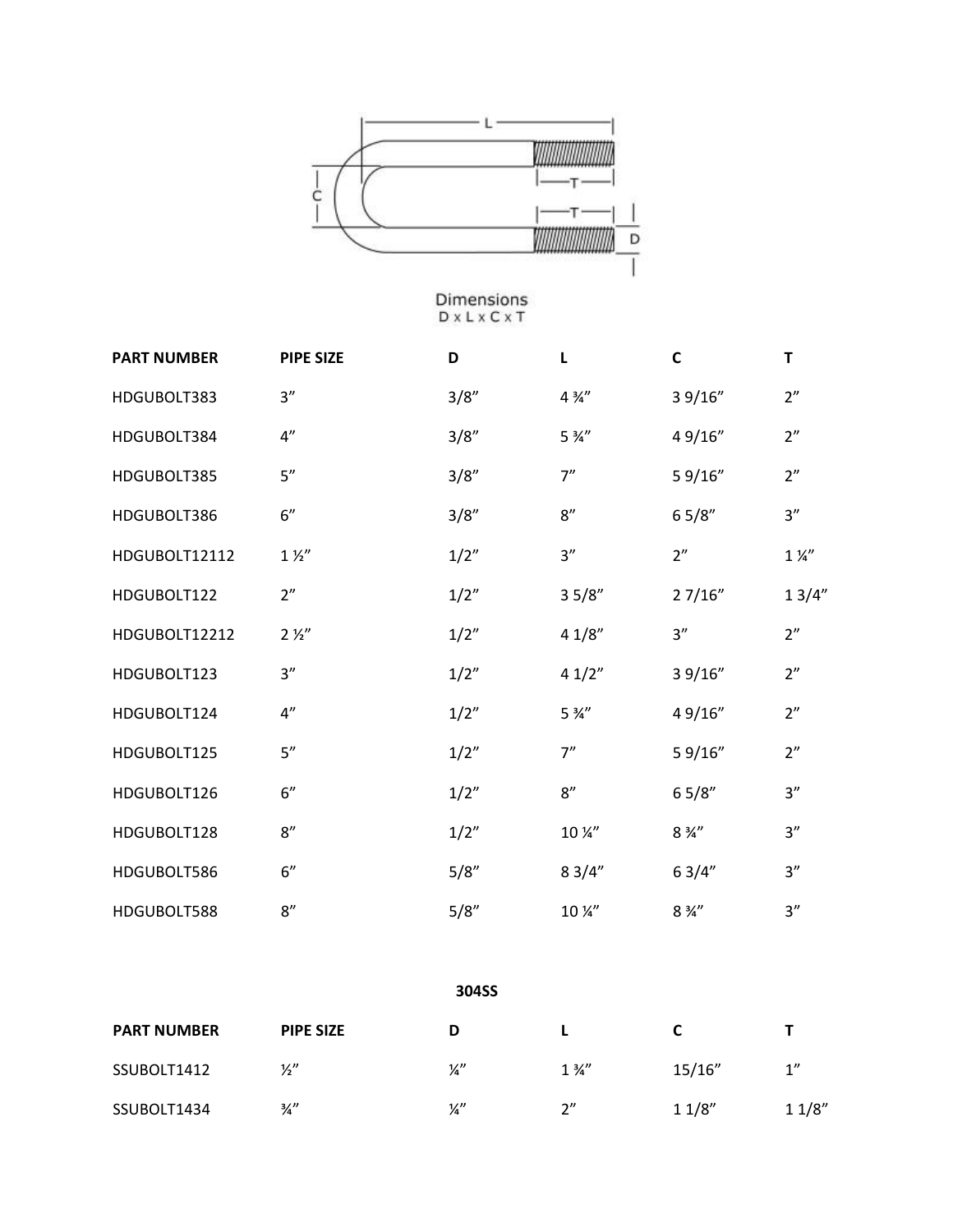

| <b>PART NUMBER</b> | <b>PIPE SIZE</b>   | D             | L                | $\mathsf{C}$     | T              |
|--------------------|--------------------|---------------|------------------|------------------|----------------|
| SSUBOLT141         | 1 <sup>''</sup>    | $\frac{1}{4}$ | $2\frac{1}{4}$   | 13/8"            | 11/8"          |
| SSUBOLT14114       | $1\frac{1}{4}$     | $\frac{1}{4}$ | $2\frac{3}{4}$ " | $1\frac{3}{4}$ " | 11/8"          |
| SSUBOLT14112       | $1\frac{1}{2}$     | $\frac{1}{4}$ | 3''              | 2"               | $1\frac{1}{4}$ |
| SSUBOLT142         | 2"                 | $\frac{1}{4}$ | $3 \frac{1}{2}$  | 27/16"           | 1 <i>Y</i>     |
| SSUBOLT51612       | $\frac{1}{2}$      | 5/16"         | $1\frac{3}{4}$ " | 15/16"           | 1"             |
| SSUBOLT51634       | $\frac{3}{4}$ "    | 5/16"         | 2"               | 11/8"            | 11/8"          |
| SSUBOLT5161        | 1"                 | 5/16"         | 27/16"           | 13/8"            | 11/8"          |
| SSUBOLT516114      | $1\frac{1}{4}$     | 5/16"         | $2\frac{3}{4}$   | $1\frac{3}{4}$   | 11/8"          |
| SSUBOLT516112      | $1\frac{1}{2}$     | 5/16"         | 3''              | 2 <sup>n</sup>   | 11/8"          |
| SSUBOLT5162        | 2"                 | 5/16"         | $3 \frac{1}{2}$  | 27/16"           | 1 <i>Y</i>     |
| SSUBOLT3834        | $\frac{3}{4}$ "    | 3/8"          | 2"               | 11/8"            | 11/8"          |
| SSUBOLT381         | 1 <sup>''</sup>    | 3/8''         | 27/16"           | 13/8"            | 11/8"          |
| SSUBOLT38114       | $1\frac{1}{4}$     | 3/8''         | $2\frac{3}{4}$ " | $1\frac{3}{4}$ " | 11/4"          |
| SSUBOLT38112       | 1 <i>%</i>         | 3/8''         | 3''              | 2 <sup>n</sup>   | $1\frac{1}{4}$ |
| SSUBOLT382         | 2"                 | 3/8"          | 35/8"            | 27/16"           | 13/4"          |
| SSUBOLT38212       | 2 <i>1</i>         | 3/8"          | 41/8"            | 3''              | 2 <sup>n</sup> |
| SSUBOLT383         | 3''                | 3/8"          | $4\frac{3}{4}$ " | 3 9/16"          | 2"             |
| SSUBOLT384         | $4^{\prime\prime}$ | 3/8''         | $5\frac{3}{4}$ " | 49/16"           | 2"             |
| SSUBOLT385         | 5''                | 3/8''         | 7"               | 59/16"           | 2"             |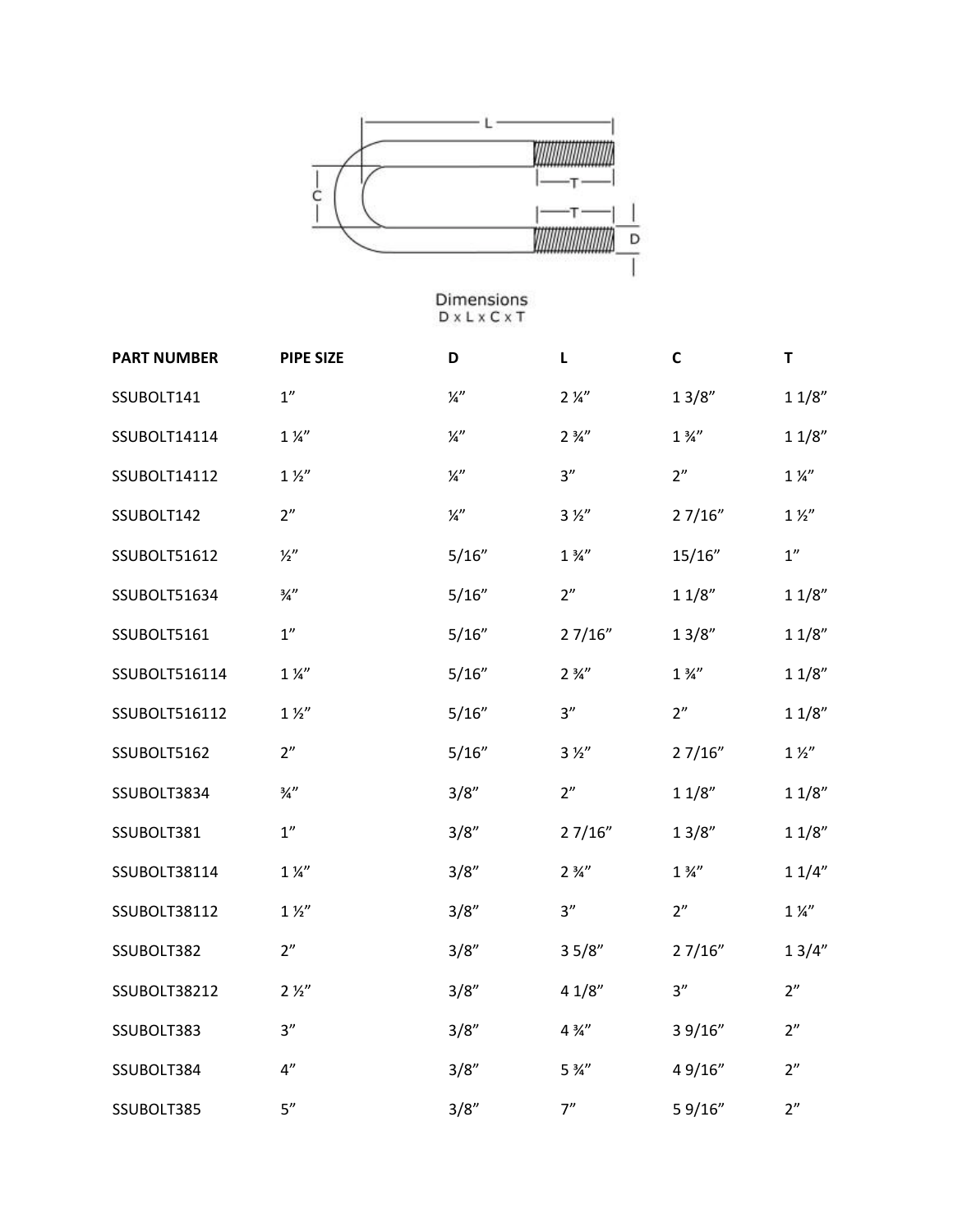

| <b>PART NUMBER</b> | <b>PIPE SIZE</b> | D    | L                  | C                | Т              |
|--------------------|------------------|------|--------------------|------------------|----------------|
| SSUBOLT386         | 6"               | 3/8" | 8''                | 65/8"            | 3''            |
| SSUBOLT12112       | $1\frac{1}{2}$   | 1/2" | 3''                | 2 <sup>n</sup>   | $1\frac{1}{4}$ |
| SSUBOLT122         | 2"               | 1/2" | 35/8"              | 27/16"           | 13/4"          |
| SSUBOLT12212       | 2 <i>1</i>       | 1/2" | 41/8"              | 3''              | 2"             |
| SSUBOLT123         | 3''              | 1/2" | 41/2"              | 39/16"           | 2"             |
| SSUBOLT124         | 4"               | 1/2" | $5\frac{3}{4}$ "   | 49/16"           | 2"             |
| SSUBOLT125         | 5''              | 1/2" | 7"                 | 59/16"           | 2"             |
| SSUBOLT126         | 6"               | 1/2" | $8^{\prime\prime}$ | 65/8"            | 3''            |
| SSUBOLT128         | 8''              | 1/2" | 10 %"              | $8\frac{3}{4}$ " | 3''            |
| SSUBOLT586         | 6"               | 5/8" | 83/4"              | 63/4"            | 3"             |
| SSUBOLT588         | 8''              | 5/8" | 10 %"              | $8\frac{3}{4}$ " | 3''            |

**316SS**

| <b>PART NUMBER</b> | <b>PIPE SIZE</b> | D             |                  |                |                |
|--------------------|------------------|---------------|------------------|----------------|----------------|
| 316SSUBOLT1412     | $\frac{1}{2}$    | ¼"            | $1\frac{3}{4}$   | 15/16"         | 1"             |
| 316SSUBOLT1434     | $\frac{3}{4}$    | ¼"            | 2"               | 11/8"          | 11/8"          |
| 316SSUBOLT141      | 1"               | ¼"            | $2\frac{1}{4}$   | 13/8"          | 11/8"          |
| 316SSUBOLT14114    | $1\frac{1}{4}$   | $\frac{1}{4}$ | $2\frac{3}{4}$ " | $1\frac{3}{4}$ | 11/8"          |
| 316SSUBOLT14112    | $1\frac{1}{2}$   | ¼"            | 3''              | 2"             | $1\frac{1}{4}$ |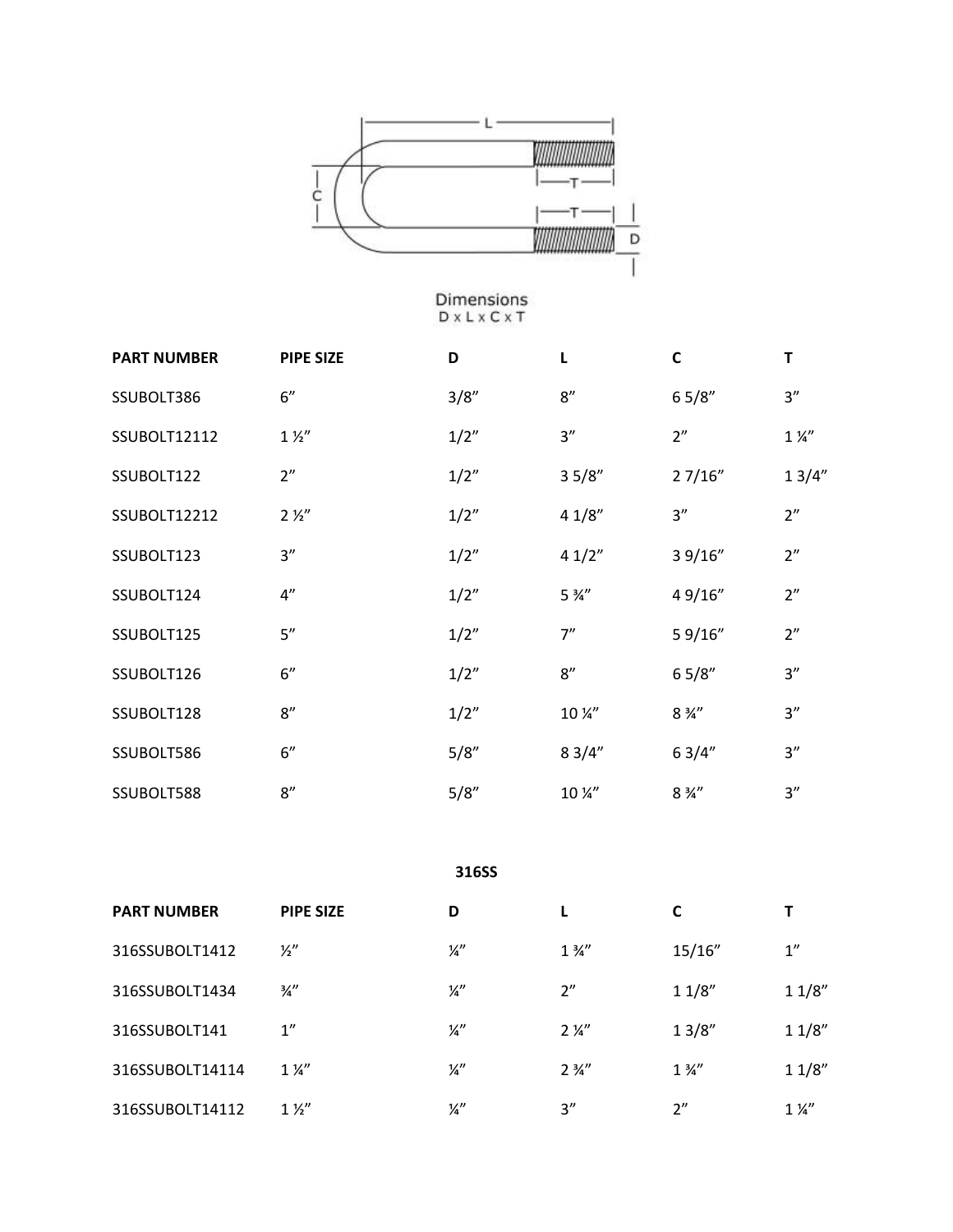

| <b>PART NUMBER</b> | <b>PIPE SIZE</b> | D             | L                | $\mathsf{C}$   | T                  |
|--------------------|------------------|---------------|------------------|----------------|--------------------|
| 316SSUBOLT142      | 2"               | $\frac{1}{4}$ | 3 <i>%</i>       | 27/16"         | $1\,\mathrm{\%}''$ |
| 316SSUBOLT51612    | $\frac{1}{2}$    | 5/16"         | $1\frac{3}{4}$   | 15/16"         | 1"                 |
| 316SSUBOLT51634    | $\frac{3}{4}$ "  | 5/16"         | 2"               | 11/8"          | 11/8"              |
| 316SSUBOLT5161     | 1"               | 5/16"         | 27/16"           | 13/8"          | 11/8"              |
| 316SSUBOLT516114   | $1\frac{1}{4}$   | 5/16"         | $2\frac{3}{4}$ " | $1\frac{3}{4}$ | 11/8"              |
| 316SSUBOLT516112   | $1\frac{1}{2}$   | 5/16"         | 3"               | 2"             | 11/8"              |
| 316SSUBOLT5162     | 2 <sup>n</sup>   | 5/16"         | $3 \frac{1}{2}$  | 27/16"         | $1\frac{1}{2}$     |
| 316SSUBOLT3834     | $\frac{3}{4}$ "  | 3/8"          | 2"               | 11/8"          | 11/8"              |
| 316SSUBOLT381      | 1"               | 3/8"          | 27/16"           | 13/8"          | 11/8"              |
| 316SSUBOLT38114    | $1\frac{1}{4}$   | 3/8"          | $2\frac{3}{4}$ " | $1\frac{3}{4}$ | 11/4"              |
| 316SSUBOLT38112    | $1\frac{1}{2}$   | 3/8"          | 3''              | 2"             | $1\frac{1}{4}$     |
| 316SSUBOLT382      | 2 <sup>n</sup>   | 3/8''         | 35/8"            | 27/16"         | 13/4"              |
| 316SSUBOLT38212    | 2 <i>1</i>       | 3/8''         | 41/8"            | 3"             | 2"                 |
| 316SSUBOLT383      | 3''              | 3/8"          | $4\frac{3}{4}$   | 3 9/16"        | 2"                 |
| 316SSUBOLT384      | 4''              | 3/8''         | $5\frac{3}{4}$ " | 49/16"         | 2"                 |
| 316SSUBOLT385      | 5''              | 3/8"          | 7"               | 59/16"         | 2"                 |
| 316SSUBOLT386      | 6"               | 3/8"          | 8''              | 65/8"          | 3"                 |
| 316SSUBOLT12112    | 1 <i>%</i>       | 1/2"          | 3"               | 2 <sup>n</sup> | $1\frac{1}{4}$     |
| 316SSUBOLT122      | 2"               | 1/2"          | 35/8"            | 27/16"         | 13/4"              |